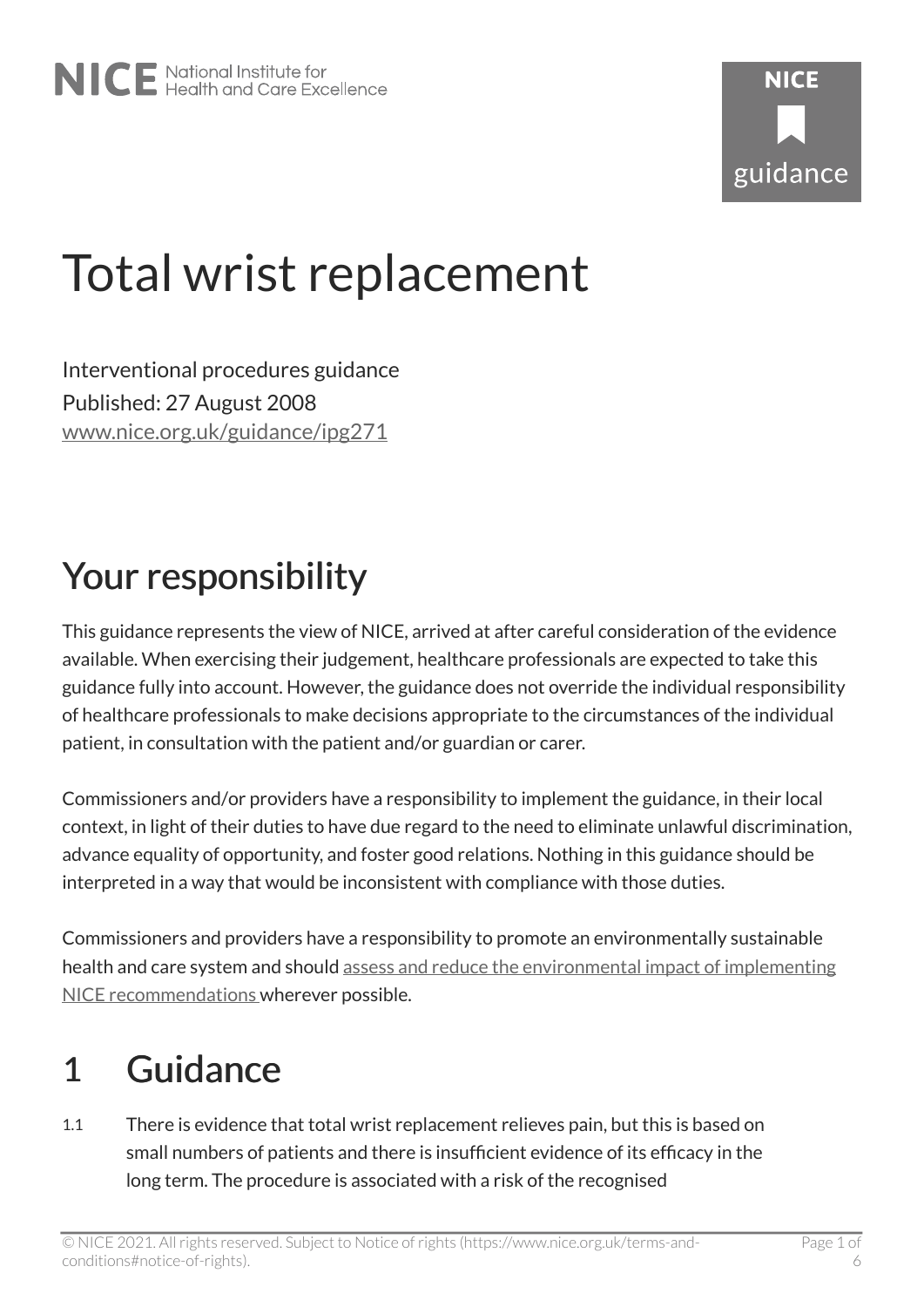complications of prosthetic joint replacement. Therefore total wrist replacement should only be used with special arrangements for clinical governance, consent and audit or research.

- 1.2 Clinicians wishing to undertake total wrist replacement should take the following actions.
	- Inform the clinical governance leads in their Trusts.
	- Ensure that patients understand the possible alternatives to total wrist replacement and the uncertainty about its efficacy in the long term, such that further surgery may be required, including fusion of the wrist joint. They should provide them with clear written information. In addition, the use of the Institute's [information for patients](http://www.nice.org.uk/guidance/ipg271/informationforpublic)  ('Understanding NICE guidance') is recommended.
	- Audit and review clinical outcomes of all patients having total wrist replacement (see section 3.1).
- 1.3 This procedure should be undertaken only on carefully selected patients, by surgeons with special expertise in interventions for the hand and wrist.
- 1.4 Further publication of safety and efficacy outcomes will be useful. The Institute may review the procedure upon publication of further evidence.

# 2 The procedure

#### 2.1 Indications and current treatments

- 2.1.1 Wrist arthritis can result from rheumatoid arthritis, osteoarthritis, trauma or sepsis. It can cause pain, stiffness and swelling.
- 2.1.2 Conservative management includes the use of analgesics, non-steroidal antiinflammatory drugs, disease-modifying antirheumatic drugs or steroid medication. If these are inadequate, surgical treatments such as proximal row carpectomy, limited or partial carpal fusion, or total wrist arthrodesis can be used.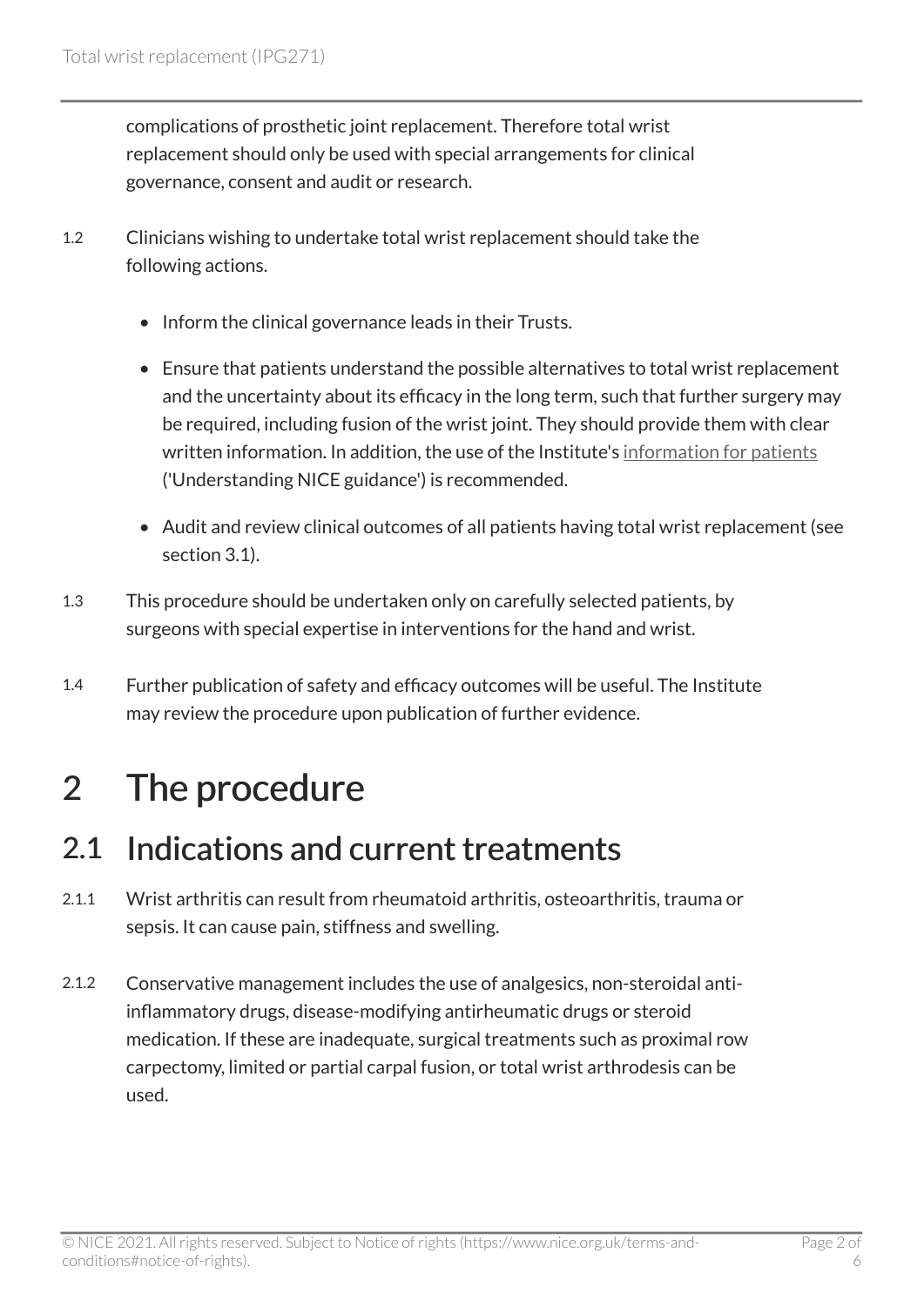### 2.2 Outline of the procedure

- 2.2.1 Total wrist replacement aims to create a stable, pain-free joint with a functional range of movement.
- 2.2.2 The procedure is performed under either general or regional anaesthesia, usually with the use of a tourniquet. A dorsal approach is made to the wrist, and bone is removed from both sides of the joint using jigs. The prosthetic components are then implanted into the bones and may be further fixed with screws before the bearing surface is attached onto the ends of these components. Fluoroscopy may be used to confirm positions of the implants. Postoperatively, the wrist may be immobilised to promote healing, followed by physical therapy and mobilisation.

*Sections 2.3 and 2.4 describe efficacy and safety outcomes which were available in the published literature and which the Committee considered as part of the evidence about this procedure. For more details, refer to the Sources of evidence.* 

### 2.3 Efficacy

- 2.3.1 A non-randomised controlled trial of 51 patients comparing wrist implant (27 wrists) with arthrodesis (24 wrists) reported no statistically significant difference in wrist function.
- 2.3.2 In a case series of 19 patients (22 wrists), mean disabilities of the arm, shoulder and hand (DASH) score improved from 46.0 points at baseline to 32.1 points at 12-month follow-up ( $p < 0.05$ ).
- 2.3.3 A case series of 30 patients (32 wrists) reported a significant improvement in range of motion in all directions, apart from radial deviation, after 20 months. A case series of 27 patients (29 wrists) reported improvement in some movements at 4-year follow-up. Pain was significantly reduced ( $p \le 0.002$ ).
- 2.3.4 A case series of 25 patients (28 wrists) reported pain as absent in 72% (18/25), moderate in 20% (5/25) and severe in 8% (2/25) of patients 47 months after the wrist implant. Another case series reported pain relief in all 25 patients, although 20% (5/25) reported mild discomfort on the ulnar side (follow-up period not stated).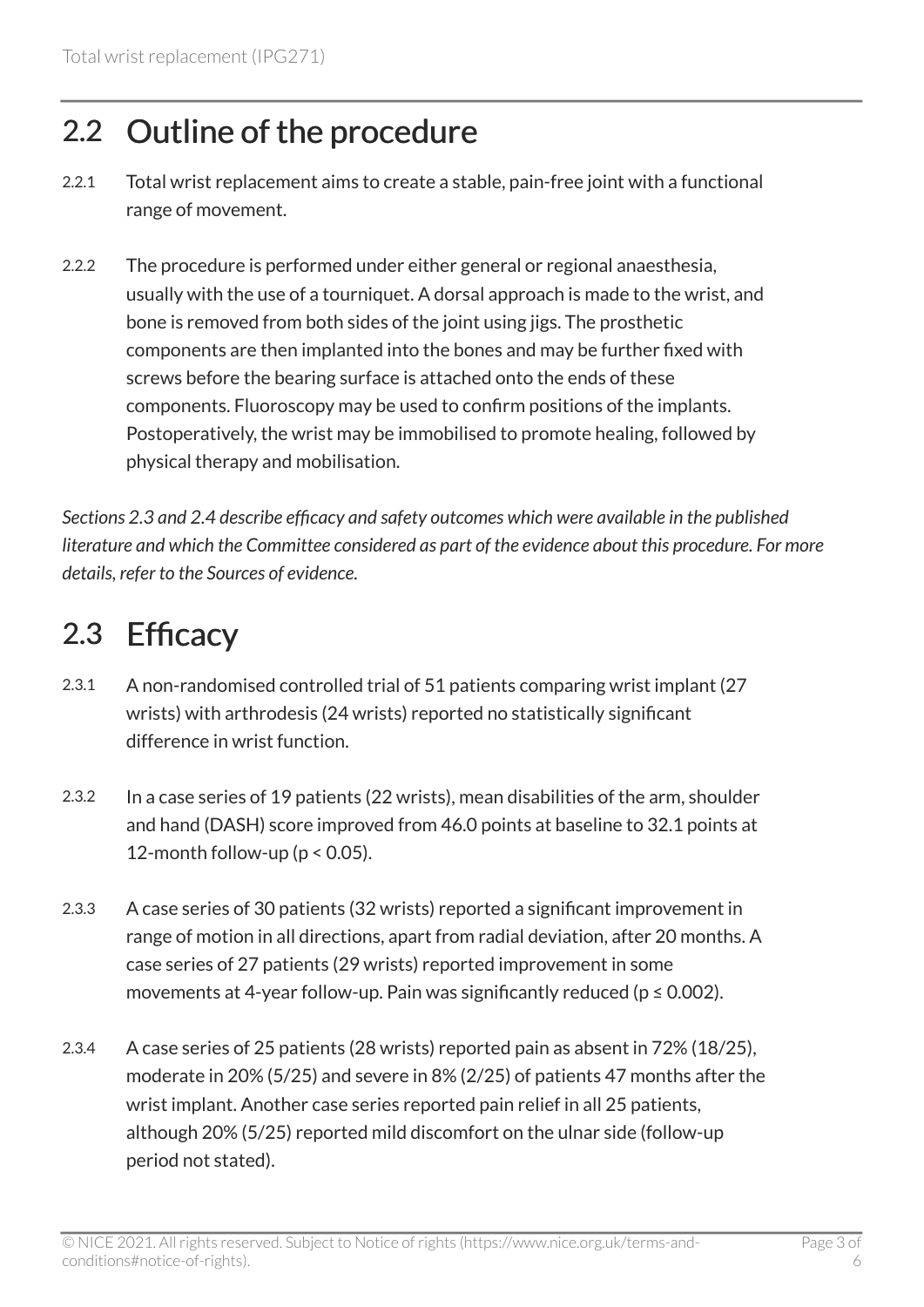2.3.5 The Specialist Advisers considered key efficacy outcomes to include long-term pain relief, range of motion, functional movement and prosthesis survival.

### 2.4 Safety

- 2.4.1 The non-randomised controlled trial of 51 patients reported superficial wound complications in 22% (6/27), joint instability in 15% (4/27) and persistent paraesthesia in 4% (1/27) of patients.
- 2.4.2 In four case series, wrist implant dislocation occurred in 16% (5/32), 14% (3/22), 0% (0/25) and 0% (0/28) of wrists. Joint loosening was reported in 16% (5/32), 10% (3/29), 0% (0/25) and 0% (0/28) of wrists.
- 2.4.3 In the non-randomised controlled trial, hardware-related fracture occurred in 0% (0/27) and 4% (1/24) of patients in the implant and arthrodesis groups, respectively.
- 2.4.4 In the case series, implant complications or errors in implantation occurred in 32% (8/25), 19% (5/27) and 12% (3/25) of patients, and in 27% (6/22) of wrists.
- 2.4.5 The Specialist Advisers considered key safety outcomes to include rates of infection, dislocation, loosening, stiffness and neurovascular complications. Additional theoretical events include tendon rupture, periprosthetic fracture and complex regional pain syndrome.

### 2.5 Other comments

- 2.5.1 The Committee saw evidence on several different implants, some of which have been withdrawn. The implant design continues to evolve.
- 2.5.2 Most of the evidence seen by the Committee related to patients with rheumatoid arthritis.
- 2.5.3 The Committee noted that the National Joint Register intends to enable data collection on total wrist replacement in the future.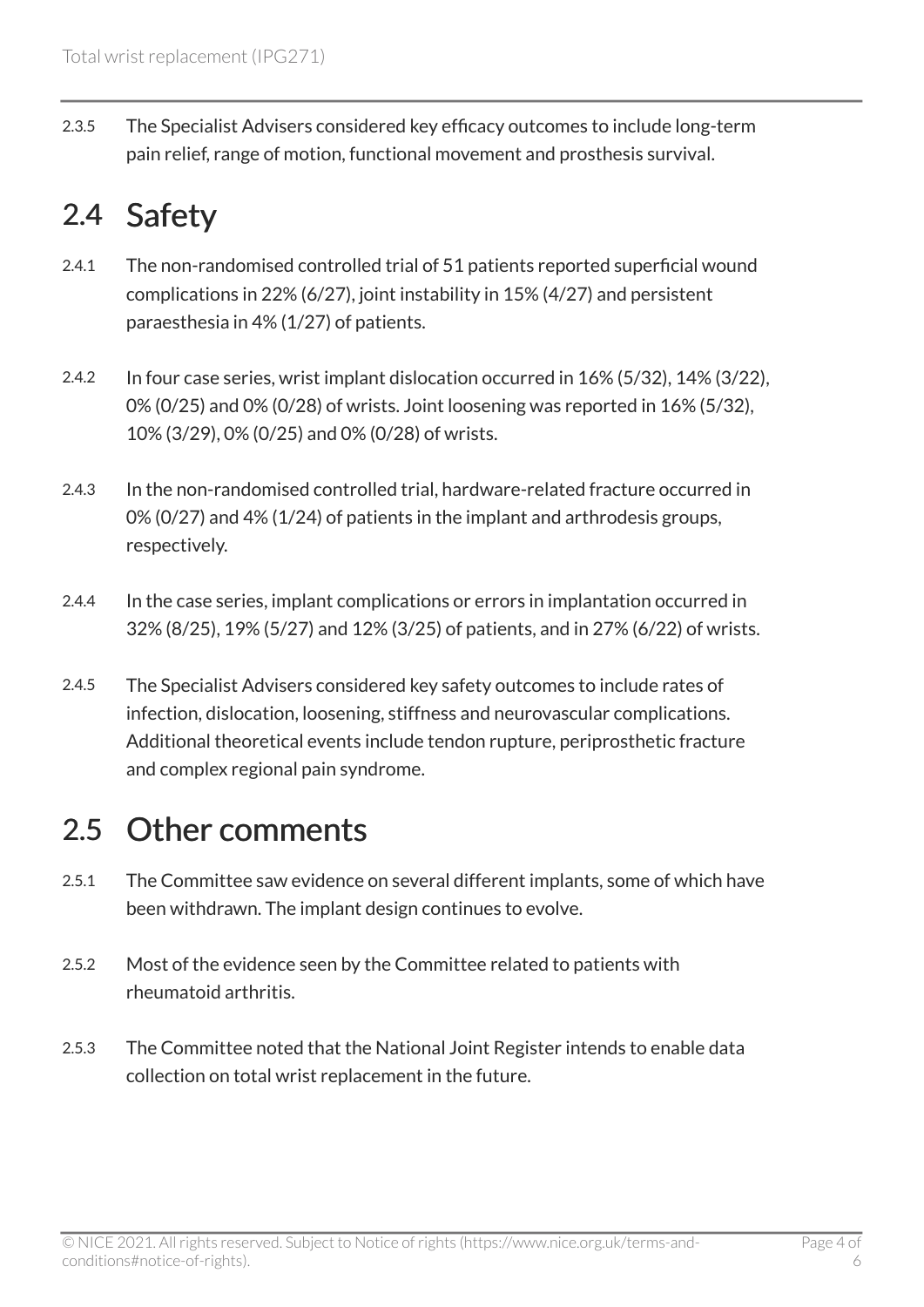# 3 Further information

- 3.1 This guidance requires that clinicians undertaking the procedure make special arrangements for audit. The Institute has identified relevant audit criteria and developed an [audit tool](http://www.nice.org.uk/guidance/ipg271) (which is for use at local discretion).
- 3.2 NICE has published interventional procedures guidance on [artificial](http://www.nice.org.uk/guidance/ipg110) [metacarpophalangeal and interphalangeal joint replacement for end-stage](http://www.nice.org.uk/guidance/ipg110)  [arthritis](http://www.nice.org.uk/guidance/ipg110) and [artificial trapeziometacarpal joint replacement for endstage](http://www.nice.org.uk/guidance/ipg111)  [osteoarthritis](http://www.nice.org.uk/guidance/ipg111), and a clinical guideline on the [care and management of](http://www.nice.org.uk/guidance/cg059)  [osteoarthritis in adults.](http://www.nice.org.uk/guidance/cg059)

### Sources of evidence

The evidence considered by the Interventional Procedures Advisory Committee is described in the [overview](http://www.nice.org.uk/proxy/?sourceUrl=http%3a%2f%2fwww.nice.org.uk%2fIP494overview).

### Information for patients

NICE has produced [information describing its guidance on this procedure for patients and their](http://www.nice.org.uk/guidance/ipg271/informationforpublic) [carers](http://www.nice.org.uk/guidance/ipg271/informationforpublic) ('Understanding NICE guidance'). It explains the nature of the procedure and the decision made, and has been written with patient consent in mind.

# 4 About this guidance

NICE interventional procedure guidance makes recommendations on the safety and efficacy of the procedure. It does not cover whether or not the NHS should fund a procedure. Funding decisions are taken by local NHS bodies after considering the clinical effectiveness of the procedure and whether it represents value for money for the NHS. It is for healthcare professionals and people using the NHS in England, Wales, Scotland and Northern Ireland, and is endorsed by Healthcare Improvement Scotland for implementation by NHSScotland.

This guidance was developed using the NICE [interventional procedure guidance](http://www.nice.org.uk/about/what-we-do/our-programmes/nice-guidance/nice-interventional-procedures-guidance) process.

We have produced a [summary of this guidance for patients and carers.](http://www.nice.org.uk/guidance/ipg271/informationforpublic) Tools to help you put the guidance into practice and information about the evidence it is based on are also [available](http://www.nice.org.uk/guidance/ipg271).